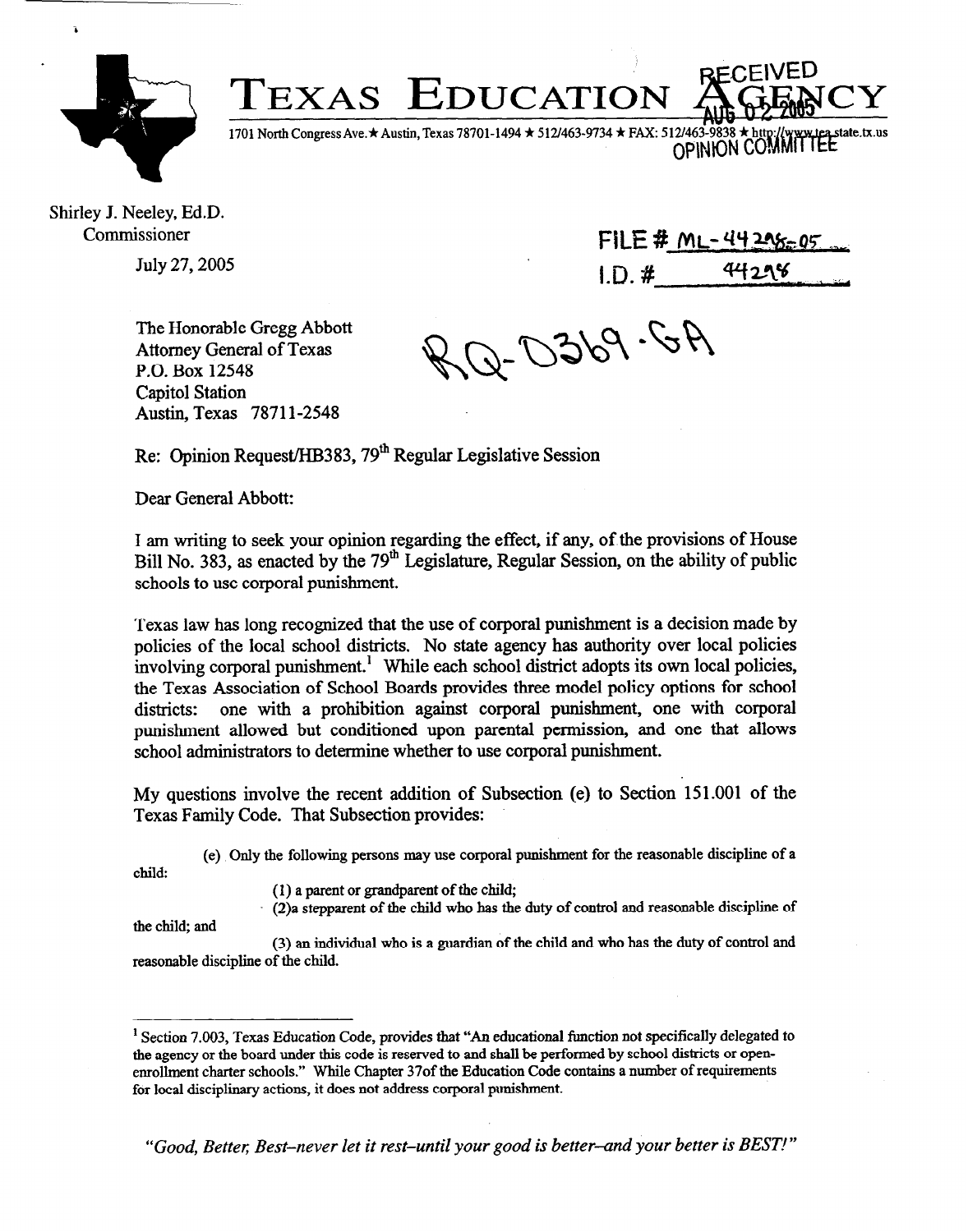Section 151.001 is entitled "Rights and Duties of Parent" and is located in Subtitle B of the Family Code entitled "Suit Affecting the Parent-Child Relationship."

Other statutes that are relevant to the use of corporal punishment in schools include Section 9.62, Penal Code, and Section 22.0512, Education Code, which provide as follows:

Sec. 9.62. EDUCATOR-STUDENT. The use of force, but not deadly force, against a person is justified:

(1) if the actor is entrusted with the care, supervision, or administration of the person for a special purpose; and

(2) when and to the degree the actor reasonably believes the force is necessary to further the special purpose or to maintain discipline in a group.

Sec. 22.0512. IMMUNITY FROM DISCIPLINARY PROCEEDINGS FOR PROFESSIONAL EMPLOYEES. (a) A professional employee of a school district may not be subject to disciplinary proceedings for the employee's use of physical force against a student to the extent justified under Section 9.62, Penal Code.

(b) In this section, "disciplinary proceeding" means:

(1) an action brought by the school district employing a professional employee of a school district to discharge or suspend the employee or terminate or not renew the employee's term contract; or

(2) an action brought by the State Board for Educator Certification to enforce the educator's code of ethics adopted under Section 21.041(b)(8).

(c) This section does not prohibit a school district from:

(1) enforcing a policy relating to corporal punishment; or

(2) notwithstanding Subsection (a), bringing a disciplinary proceeding against a professional employee of the district who violates the district policy relating to corporal punishment.

Section 9.62, Penal Code, and Section 22.0512, Education Code, were not amended or repealed by House Bill No. 383 or any other legislation during the Regular Session of the  $79<sup>th</sup>$  Legislature. The language of Subsection 151.001(e), Family Code, was substituted during consideration of House Bill 383 by the House of Representatives on second reading of the bill during the 2005 regular legislative session.

There is confusion regarding whether H.B. No. 383 affects the use of corporal punishment as a disciplinary tool in schools. The statutory language added as Section 151.003(e), Family Code, appears on its face to limit the use of corporal punishment to the relationships described in that subsection. However, the location of the language in the Family Code along with other provisions relating solely to the parent-child relationship and the lack of any changes to Section 9.62, Penal Code, and Section 25.0512, Education Code, create the implication that Section 15 1.003(e), Family Code, does not change the law regarding the use of corporal punishment in schools<sup>2</sup>.

 $<sup>2</sup>$  To some extent compounding the confusion, the legislative discussion of the substituted language appears</sup> to have been based upon an assumption that parental permission was required for school districts to utilize corporal punishment prior to the enactment of HB 383. See, House Journal, 79<sup>th</sup> Regular Session, Pgs. 1819-1820 (April 18, 2005), available at http://www.capitol.state.tx.us/cgi-

bin/cqcgi?CQ SESSION KEY=VUDRFEPPHWPG&CQ\_QUERY\_HANDLE=124055&CQ\_CUR\_DOC UMENT=2&CQ HJRNL DOC TEXT=YES